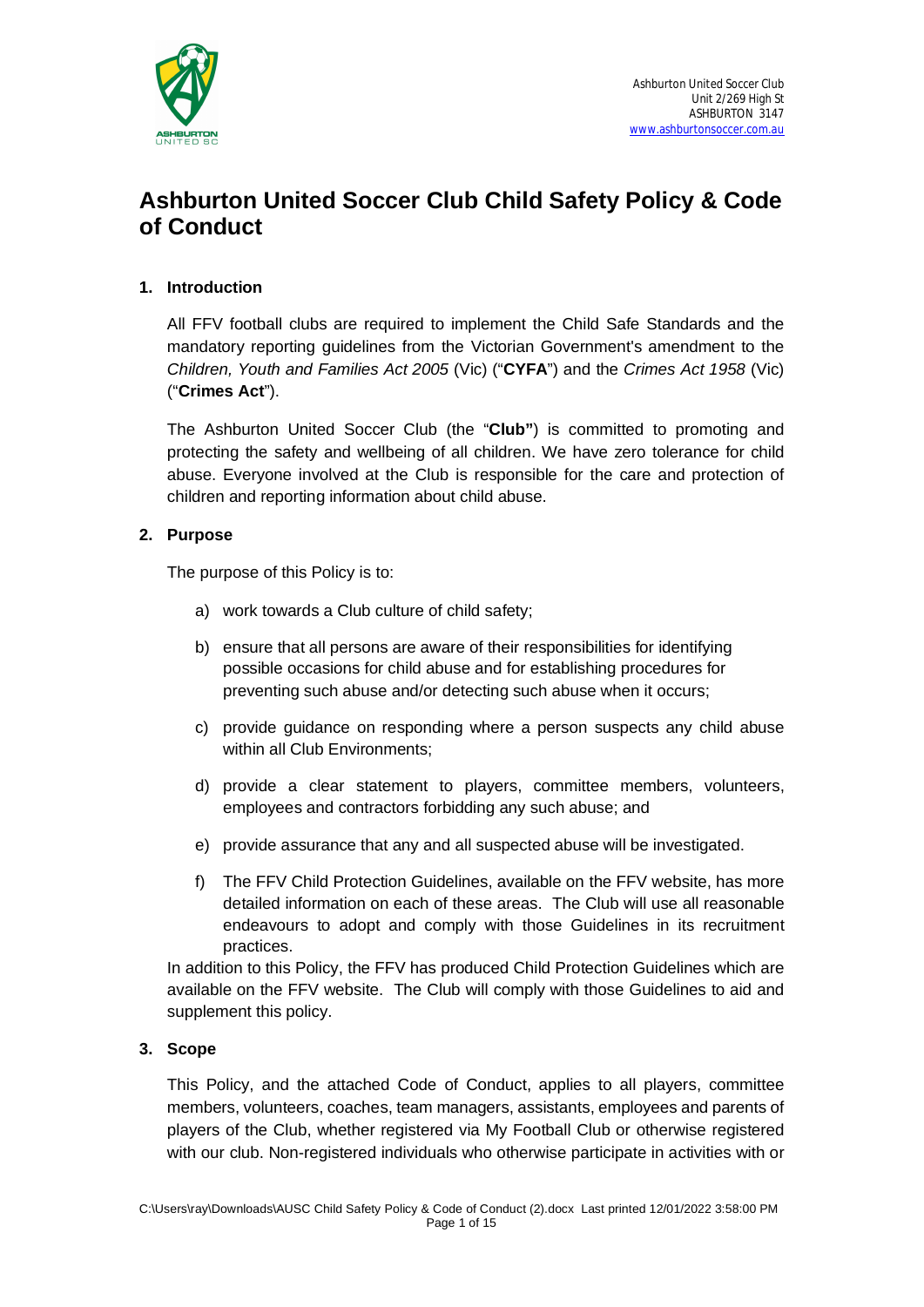for our club are also bound to this policy by virtue of their participation in our club's activities.

Breaches of this Policy or the Code of Conduct may be investigated by the Club and/or FFV, and may be processed by the Club as it sees fit, or in the alternative by FFV as Misconduct in accordance with the FFV GDT.

# **4. Guiding principles**

This Policy is based on the following principles:

- a) the Club has zero tolerance for child abuse;
- b) the best interests of the child are paramount;
- c) child protection is a shared responsibility;
- d) all children have a right to feel safe and be safe when they play football, and have equal rights to protection from abuse;
- e) the Club will consider the opinions of players and use their opinions to develop child protection policies and procedures;
- f) the Club is committed to the diversity and cultural safety of all children, including (but not limited to) the needs of Aboriginal and Torres Strait Islander children, minors from culturally and linguistically diverse backgrounds, minors with disabilities, and make reasonable efforts to accommodate these matters; and
- g) everyone covered by the Policy must comply with, and is bound to, the Club's Child Safety Code of Conduct at all times (Attachment 1).

# **5. Role of Child Protection Officers the Committee**

The Club's Committee is responsible for ensuring that policies are reviewed and updated and that training exists for committee members, volunteers, coaches, team managers, assistants and employees on child protection matters. The Committee is also responsible for identifying and managing risk in relation to child safety.

Child Protection Officers (**CPOs**) are available to listen, discuss and clarify issues confronting individuals in our Club. Players, members, employees, volunteers and committee members can all speak with a CPO if they have concerns in relation to child abuse. The CPOs will make reports on behalf of the Club and ensure that adequate records are maintained. The Club CPOs will be listed on our club website and identified to all children and parents at the club.

## **6. Recognising child abuse**

Child abuse includes:

a) any act committed against a child involving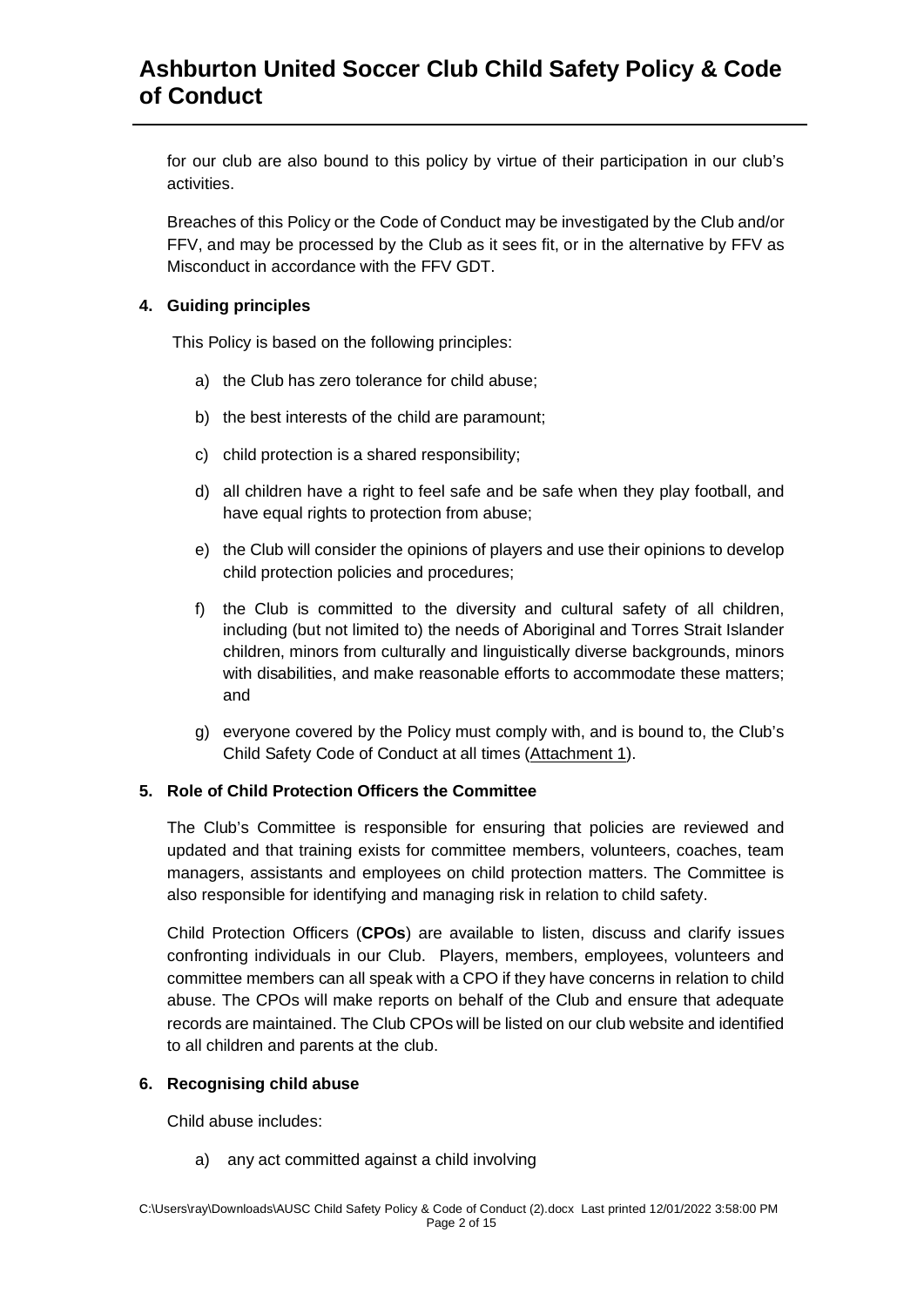- a. a sexual offence; or
- b. an offence under section 498(2) of the *Crimes Act* (grooming); or
- b) the infliction, on a child, of
	- a. physical violence; or
	- b. serious emotional or psychological harm; or
- c) serious neglect of a child.

For the purposes of this policy "Child" (or minor) means a person who participates at the Club under the age of 18 years, unless otherwise stated under the law applicable to the child.

# **7. Reporting obligations**

# *Mandatory reporting*

- 1. Under the *Crimes Act*, all persons have a legal obligation to inform police as soon as practicable where they have a reasonable belief that a sexual offence has been committed in Victoria against a child (under the age of 16 years) by another person (of or over the age of 18 years).
- 2. This legal obligation above is subject to a person having a reasonable excuse for not reporting. A person will have a "reasonable excuse" to not report if that person:
	- · fears for the safety of any person (other than the alleged perpetrator of the offence) if they were to disclose the information to police, or
	- · believes on reasonable grounds that the information has already been disclosed to police and they have no further information.
- 3. The Club supports and encourages committee members, employees or volunteers, coaches or team managers to make a report to the police if they form a belief on reasonable grounds that a child is in need of protection, or they are concerned about the safety, health or wellbeing of a child. Where a report is made to the police or DHHS, we ask the individual to also advise the Club.
- 4. Any committee member, employee or volunteer, coach or team manager that makes a report in good faith in accordance with their reporting obligations will be supported by the Club and will not be penalised.
- 5. If a committee member, employee or volunteer, coach or team manager is uncertain as to whether they should make a report to an external authority in relation to the safety of a child, they must speak to the CPO (or FFV) for guidance and information. Ultimately, it is a personal decision of the committee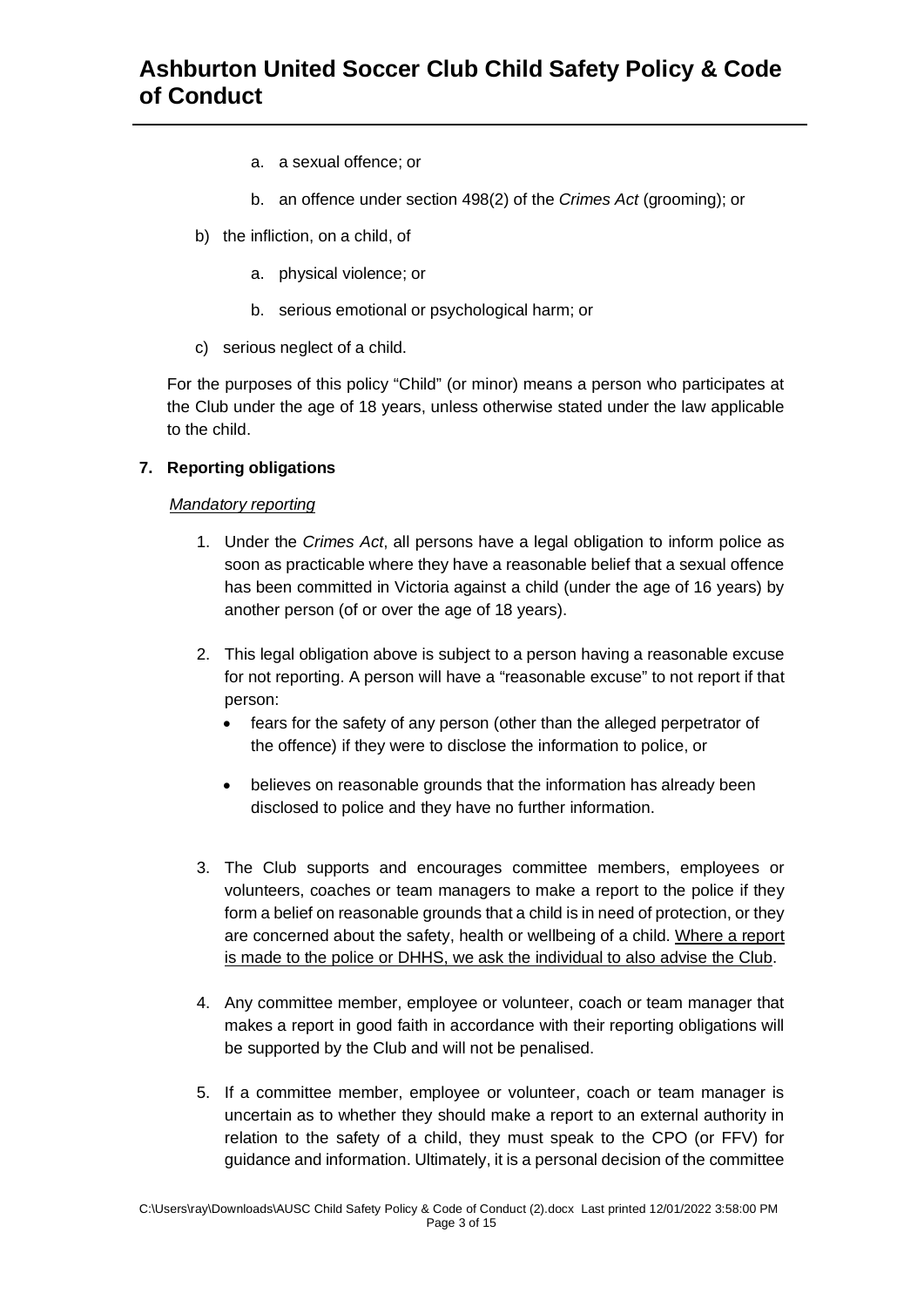member, employee or volunteer employee or coach or team manager whether they choose to make a report to an external authority or not.

6. If an allegation is made against a committee member, employee or volunteer, coach or team manager, the CPO will follow the reporting procedure and take all steps to ensure that safety of the child is paramount.

# *Voluntary reporting*

In addition to the mandatory reporting obligations above, any person who believes on reasonable grounds that a child is in need of protection from child abuse, may disclose that information to the police. The Club encourages all persons to speak with the CPO (or FFV) for guidance or support with addressing such concerns.

# **What are "Reasonable grounds for belief"?**

You have "reasonable grounds" to notify when:

- a) a minor tells you that he/she has been physically or sexually abused;
- b) a minor states that they know someone who has been physically or sexually abused (sometimes the minor may be talking about themselves);
- c) someone else, such as a relative, friend, acquaintance or sibling of the minor, tells you that a child has been abused;
- d) your observations of the minor's behaviour or knowledge of children lead you to believe that the child has been abused; or
- e) you observe physical signs or indicators of abuse (e.g. bruises, cuts etc.).

The club encourages reporting where you hold a concern about the safety of a minor.

# **8. Prevention**

## *Risk Management*

The Club will ensure that child safety is a part of its overall risk management approach.

As part of its risk management strategy and practices, the Club will monitor and evaluate the effectiveness of the implementation of its risk controls. The Club will ensure that appropriate training is conducted for:

- · Committee members
- · Coaches, team managers and volunteers; and
- Employees.

Information will be provided to players (or for players such as Miniroos and Junior teams) to their parents/carers, about child safety.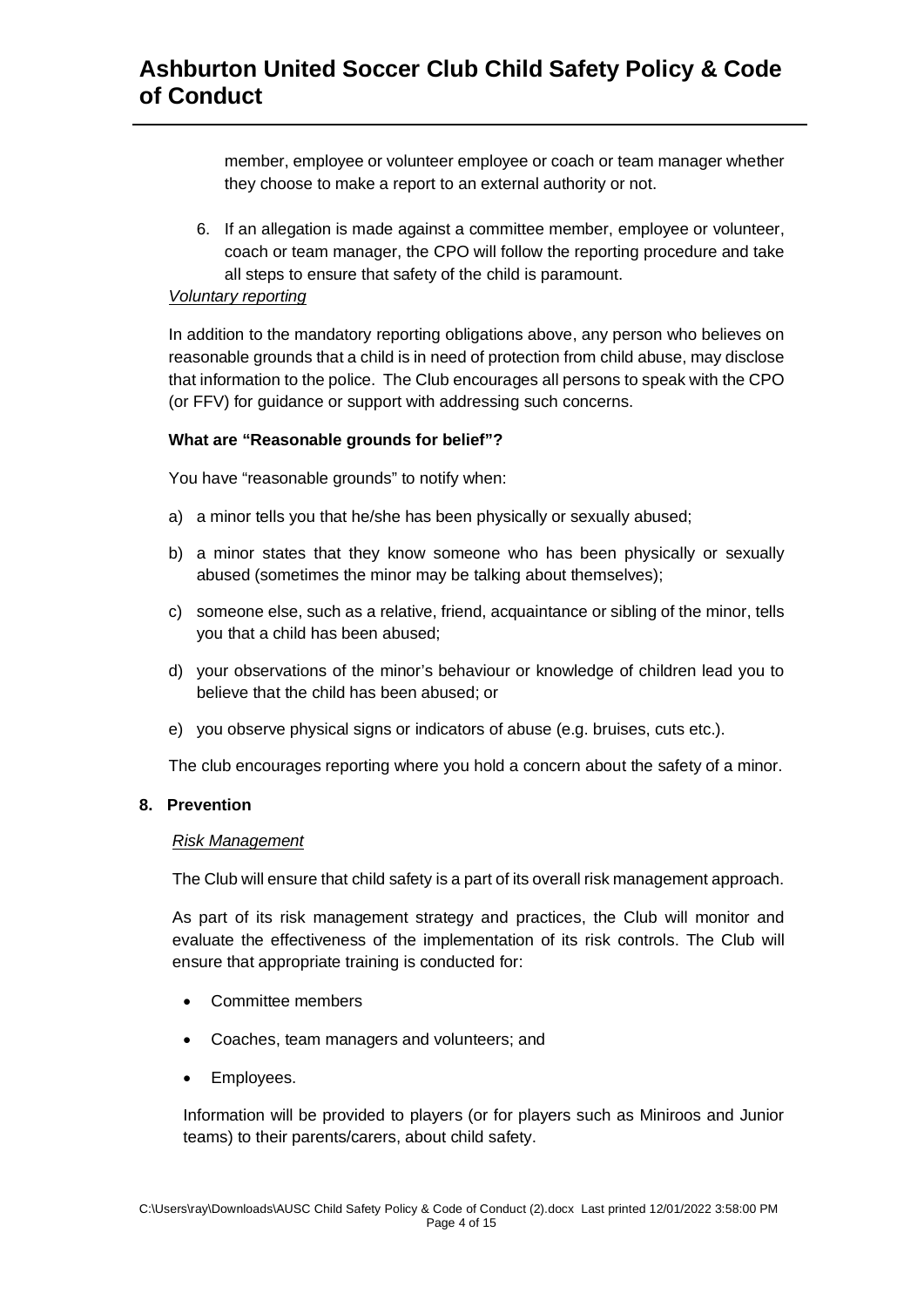The Club will also ensure that all committee members, volunteers, coaches, team managers, and employees are provided with ongoing supervision and support such that their performance is developed and enhanced to promote the establishment and maintenance of a child-safe environment.

# *Communication*

The Club is pro-active in the area of prevention and will communicate the Child Protection Policy, Procedure and Code of Conduct in the manner below.

| <b>PLAYERS</b>                                                          | <b>PARENTS, GUARDIANS,</b><br><b>COMMUNITY, SPONSORS,</b><br><b>PARTNERS</b>                                                              | <b>COMMITTEE MEMBERS,</b><br><b>COACHES, MANAGERS</b><br><b>EMPLOYEES, VOLUNTEERS</b>                                               |
|-------------------------------------------------------------------------|-------------------------------------------------------------------------------------------------------------------------------------------|-------------------------------------------------------------------------------------------------------------------------------------|
| Conditions of<br>becoming a<br>member<br>Website<br>Club<br>newsletters | Conditions of<br>becoming a member<br>(Parents will receive<br>a hard and electronic<br>copy)<br>Website<br>$\bullet$<br>Club newsletters | Website<br>$\bullet$<br>Letters of appointment/<br>$\bullet$<br>contracts/agreements<br><b>Annual Training Session</b><br>$\bullet$ |

# *Recruitment*

The Club is pro-active in its recruitment of individuals to the club, including committee members, volunteers and employees, coaches and team managers, in the area of Child Safety. The Club will:

- a) Implement a recruitment process for coaches, assistant coaches, team mangers, etc, for all the teams of our club.
- b) Ensure all coaches, volunteers, etc read and understand the Clubs' Code of Conduct and other policies.
- c) Screen for inappropriate people and conduct interviews, reference checks and online background searches to satisfy ourselves about people coming into positions of responsibility at our club.
- d) Conduct all necessary Working with Children Checks (WWCC).
- e) Include child safety issues in induction training.

The FFV Child Protection Guidelines, available on the FFV website, has more detailed information on each of these areas. The Club will use all reasonable endeavours to adopt and comply with those Guidelines in its recruitment practices.

## *Further steps we will take as a Club:*

a) Unless unavoidable, no adult will have access to an unaccompanied minor without prior permission form the minor's parents or guardian.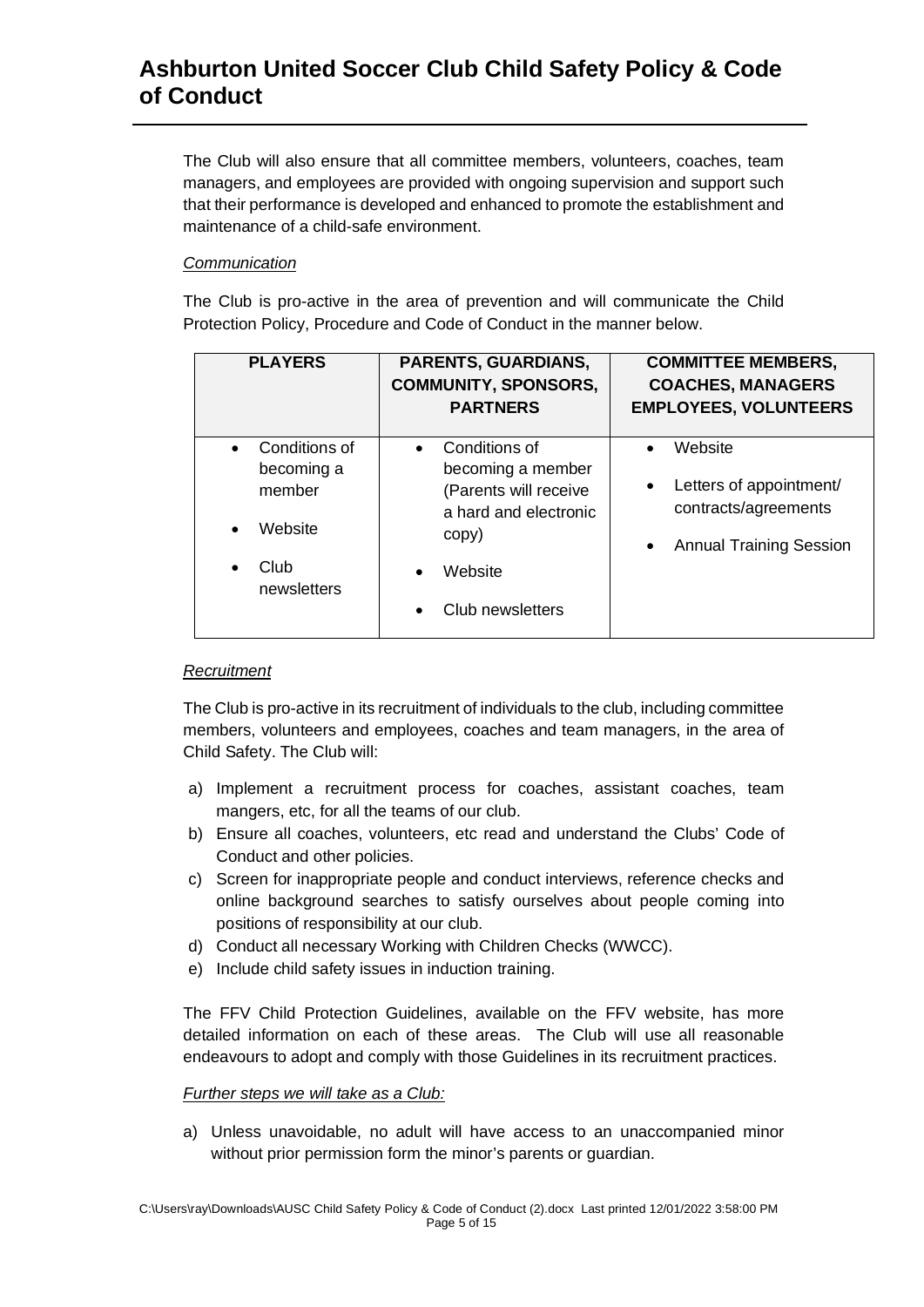- b) We will ensure all new coaches, team manages, etc to our club have a WWCC check.
- c) We will ensure appropriate training and education sessions into child safety are available to all new coaches, team manages.
- d) We will communicate or Child Safety Policy and Code of Conduct to our stakeholders, and follow it.
- e) We will set guidelines and rules for the appropriate levels of communication between coaches, team managers and players who are minors on social media.
- f) We will take a preventative, proactive and participatory approach to child safety.
- g) We value and empower minors to participate in decisions which affect them.
- h) We will foster a culture of openness that supports disclosure of incidents.
- i) We will respect diversity in cultures and child rearing practices while keeping child safety paramount.
- j) Ensure minors know who to talk with if they are worried or are feeling unsafe, and that they are comfortable to do so.
- k) Report suspected abuse, neglect or mistreatment promptly to the appropriate authorities; and
- l) Share information appropriately and lawfully with other organisations where the safety and wellbeing of children is at risk.

# **9. Responding to an allegation**

In the case of an allegation being made against a committee member, coach, team manager, employee, volunteer and/or contractor at the Club, the CPO will follow this Child Protection Procedure. At all times the safety of the child is paramount.

## *Withdraw the individual*

The first step is to consider withdrawal of the accused person from active duty, which could entail standing down (with pay, where applicable), re-assignment to other duties that do not have direct contact with children, or to work under increased supervision while the matter is being investigated. During the investigation process, it may be necessary for a person to be stood down from their usual duties at the Club or suspended from all activities at the Club.

## *Investigations*

In the event of a child disclosing an incident of abuse to someone they trust it is essential that it is dealt with sensitively and professionally:

The Club will appropriately investigate all allegations relating to an incident of abuse in accordance with its obligations. In some circumstances, it may be necessary for the Club to conduct an investigation in addition to any investigation conducted by authorities (e.g. the police).

The CPO will conduct an independent investigation, or will appoint an appropriate person to do so, into the allegation to the extent that it will not interfere with investigations by the police, and will co-operate with authorities as required. In some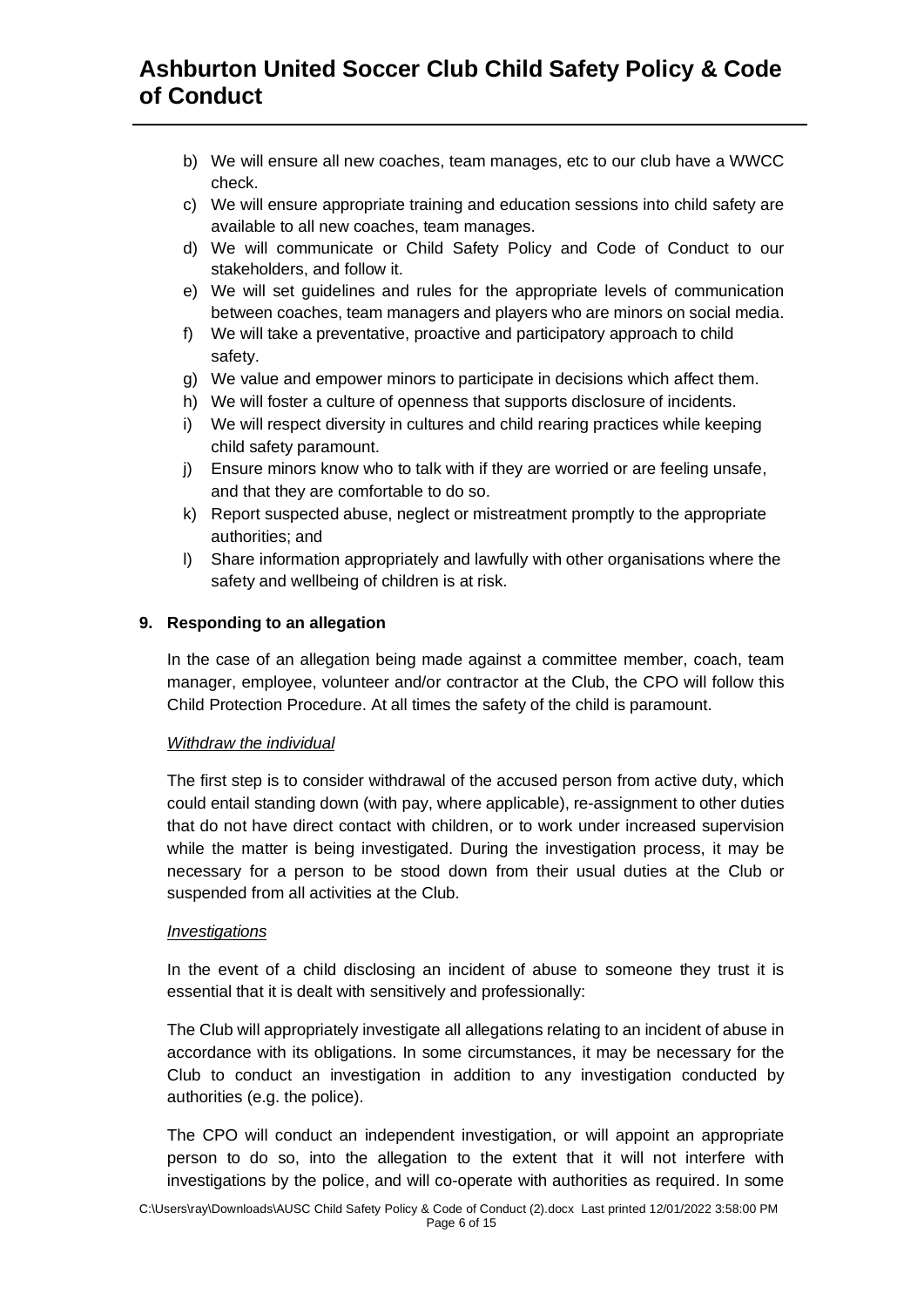circumstances, it may be appropriate for the Club to engage a person from outside the Club to conduct an independent investigation in relation to allegations.

All people covered by this Child Protection Policy and Code of Conduct must cooperate fully with any investigation by DHHS, the police or the Club.

The CPO will make every effort to keep any such investigation confidential; however, from time to time other committee members, employees, volunteers may need to be consulted in conjunction with the investigation (e.g. to provide witness statements).

An investigation conducted by the Club will be conducted in accordance with procedural fairness to protect the integrity of the investigation and the interests of all the participants involved in the investigation. The Club will also handle the allegations in a confidential manner to the greatest extent possible.

The outcome will depend on the findings of the investigation, but may include withdrawal from active duty, re-assignment to duties with no contact with children, increased supervision, disciplinary action, dismissal or criminal prosecutions.

The Club shall notify FFV of the outcome of any investigation that results in suspension of an individual from the Club for abuse related matters.

## **11. Record keeping**

All reports of alleged abuse or harm, or risk thereof, must be recorded by the CPO. Places, times, dates, names of people, observable behaviours or evidence of harm are to be recorded. Reports must be to be securely stored by the CPO or club administrator.

## **12. Privacy and confidentiality**

The Club will collect, use, disclose and hold personal information in accordance with the *Privacy Act 1988 (Cth)* and FFV's Privacy Policy.

There are two guiding principles in respect to a child's privacy.

- a) First, the Club will operate on the best interest's principle. All committee members, employees, volunteers and contractors will do what they believe to be in the best interest of the child. This principle supersedes all others.
- b) Second, the Club will respect a child's confidentiality except in situations where it conflicts with the best interest's principle.

Those who make reports, and those about whom accusations are being made, are entitled to confidentiality. Where there is suspected abuse or misconduct, committee members, employees or volunteers must not disclose or make use of the information in a manner that breaches confidentiality, other than to report and act consistent with this Child Protection Policy and Code of Conduct, and relevant statutory requirements.

#### **At all times, the Child Safe Standards must be observed and acted upon.**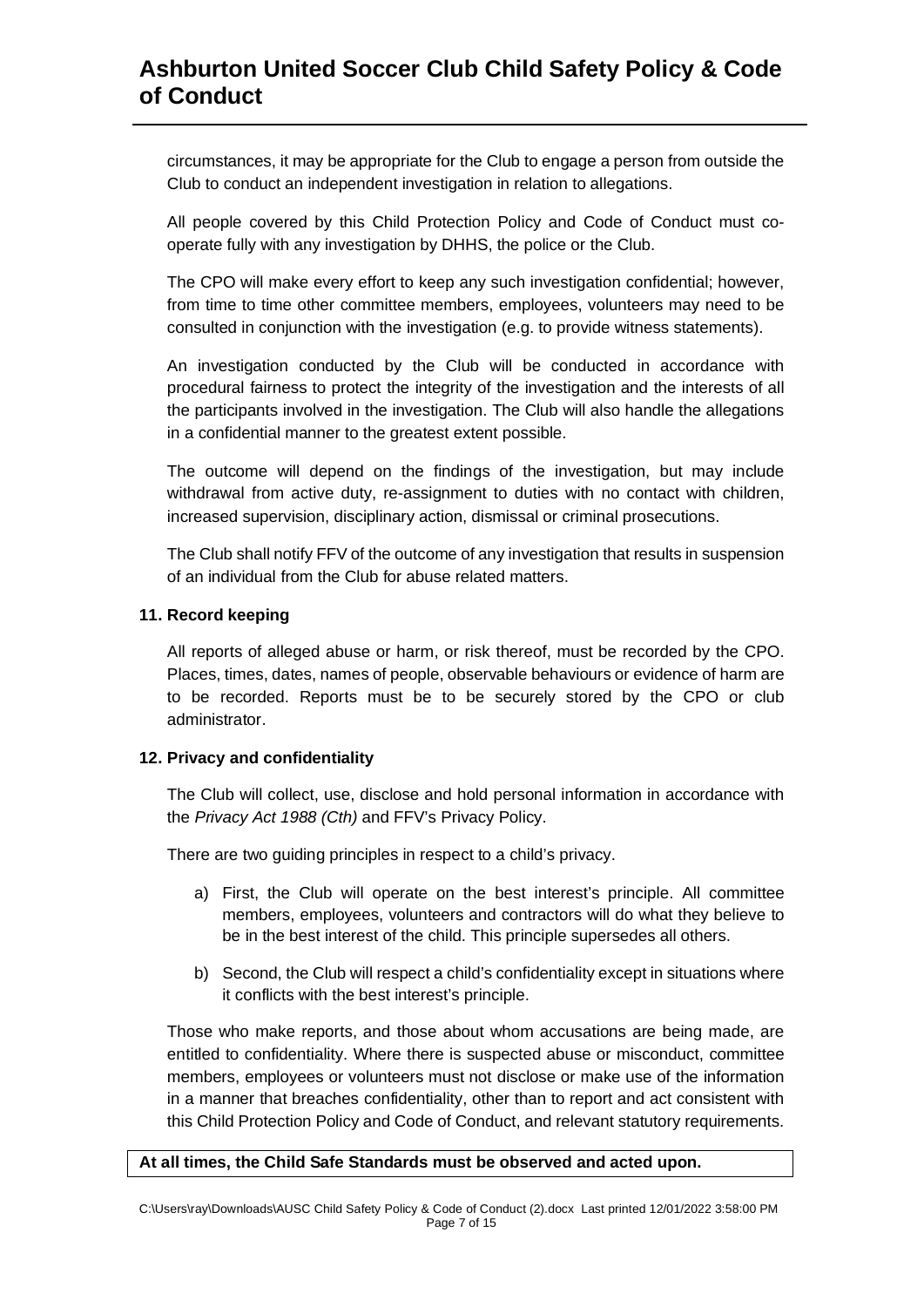# **Child Protection Procedure: Flowchart**

# **Step 1 REPORTING:**

**Any person** (aged 18 or over) that forms a belief, on reasonable grounds, that a sexual offence has been committed in Victoria against a child (under the age of 16 years) by another person (aged 18 or older), must make a report to the police as soon as practicable, unless the exception above applies.

Committee members, employee, volunteers, or of-age players of the Club should discuss these observations and concerns with the Club Child Safety Officer, who can assist the person to make the report to the police as required. FFV can also assist.

**Any person** (of any age) that forms a belief on reasonable grounds that a child is in need of protection from child abuse (physical, sexual, emotional, psychological or neglect), **may** disclose that information to the police or the Department of Health and Human Services ("**DHHS**"). The Club encourages all persons with concerns to raise this directly with the Club Child Safety Officer.

# **Step 2:**

It may be that, following the previous step, a person decides to make a report to DHHS or the police with the support of the Club Child Safety Officer.

Where a report is made, the individual must also advise the Club.

# **Making a report:**

Ring:

- Victoria police on 000 for emergencies.
- If it is not an emergency, ring the Victoria Sexual Offences and Child Abuse Investigation Team on (03) 8690 4056.
- · DHHS on 1300 664 977 or 131278(AH). Ask for Child Protection.

# **Information for making a report:**

- · name, age and address of child;
- · the reason for suspecting that the behaviour or injury is a result of abuse;
- an assessment of the immediate danger to the child;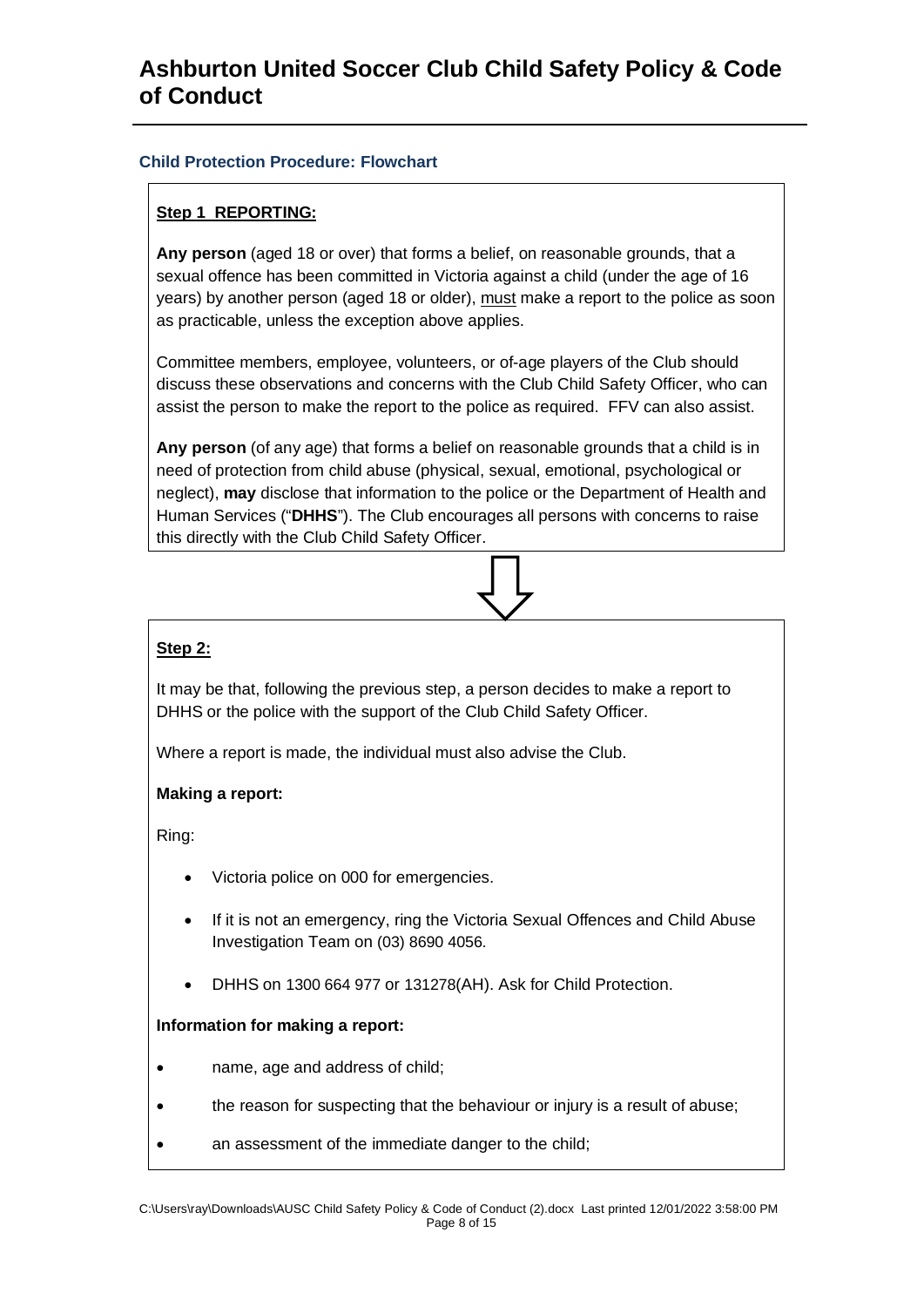- a description of the injury or behaviour observed;
- · the current whereabouts of the child;
- any other information about the family; and
- any specific cultural details, e.g. English speaking, disability, etc.

Ask that the Club be informed of each step of the procedure.

Request that if an interview is to take place at the Club the visiting police officer is in plain clothes and the time of the interview is specified so that appropriate arrangements for a meeting room can be organized.

If the complainant alleges that a crime has been committed by a committee member, employee, volunteer or contractor, that person will be stood aside immediately.

The Club Child Safety Officer should conduct (or appoint another person to conduct) an independent investigation into the allegation to the extent that it will not interfere with investigations by DHHS or the police, and will co-operate with the authorities as required.

Where an allegation has been the made, the Club will make, secure, and retain records of the allegation of child abuse and the Club's response to it.

Fulfilling the roles and responsibilities contained in this Procedure does not displace or discharge any other obligations that arise if a person reasonably believes that a child is at risk of child abuse.

# **Step 3:**

If the child is agreeable to be interviewed by DHHS or the police, the Club Child Safety Officer should offer to be present at the interview to give support to the child.

# **Step 4:**

Following a report, DHHS or the police may need to contact the Club about the notification. It would be a matter of courtesy to inform the Club Child Safety Officer that a report has been made, or is about to be made.

The Club Child Safety Officer should advise FFV of such matters so that we can update our records in relation to the individual.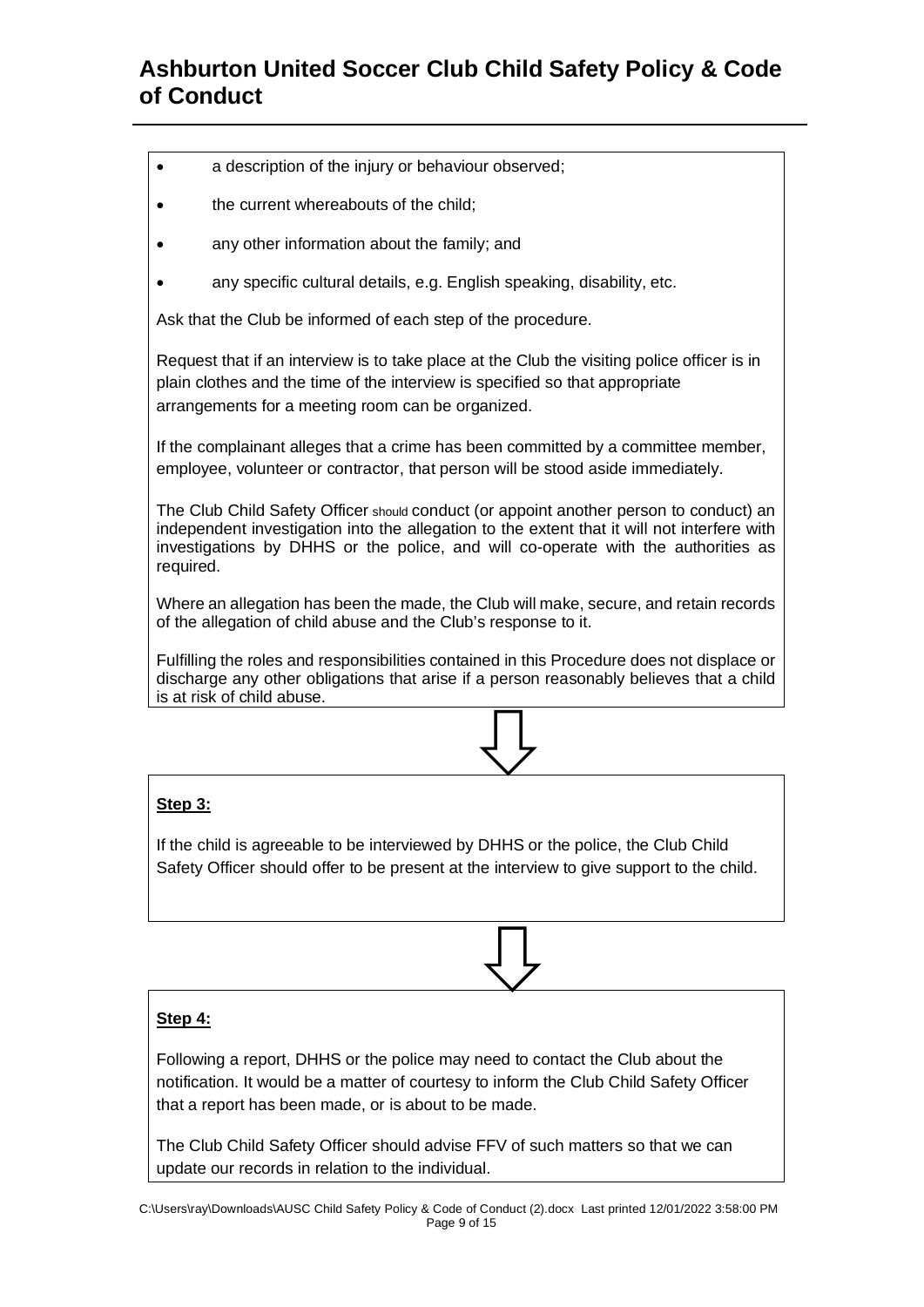

# **Step 5:**

Following a report, it is important to both protect confidentiality and the interests of the child and family at all times, as well as natural justice for the process.

# **Special comments:**

- · DHHS will only interview the child if he/she is agreeable;
- · the family will not be contacted until it is believed there is a case and the child is at risk;
- · if the incident which caused the report to be made has occurred in the past the child may be seen to be no longer at risk and no further action may be taken;
- · the identity of the person making a notification will be kept confidential (except when that information is required in a court case) unless that person gives permission for the information to be divulged. Such confidentiality should also be requested by Club Child Safety Officer and any other person who may become aware that a notification is to be, or has been, given;
- · throughout the entire process of observation, discussion and reporting, the interests of the child and their family should be protected from unnecessary disclosure of information concerning abuse; and
- · following the making of a report to the DHHS or the police, any investigation that takes place is the responsibility of that external body.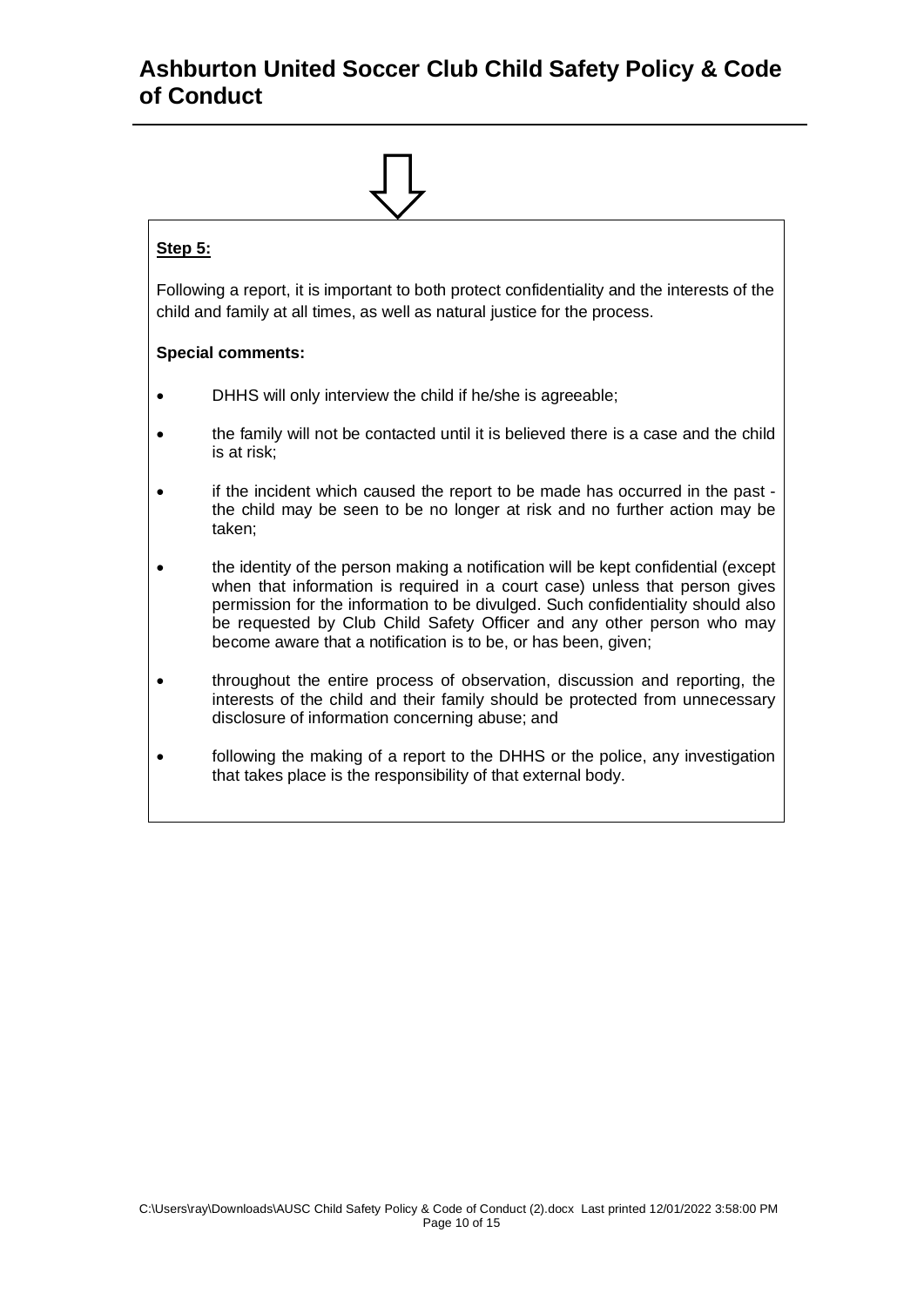# **Attachment 1 Child Safety– Code of Conduct**

# **1. Introduction**

The purpose of this Code of Conduct is to promote child safety within all Club environments.

Any form of abusive, derogatory, discriminatory, offensive or intimidating behaviour or language by adults towards minors, or minors towards other minors, is not acceptable.

Any action that may be hurtful or risk being interpreted by a reasonable observer as grooming behaviour is unacceptable. Comments or actions that are negatively and unreasonably critical of a person's culture, ethnicity, language, gender identity, disability, sexuality or age, are unacceptable.

Committee members, volunteers, employees, coaches, managers, players and parents/guardians of players at the Club are bound by, and required to abide to, this Code.

# **2. Unacceptable behaviour**

The following matters are derived from the Victorian Government's *Victorian Registration and Qualifications Authority*.

These actions are prohibited and may, depending on the specific circumstances, constitute Misconduct in accordance with the FFV GDT:

- a) ignore or disregard any suspected or disclosed child abuse;
- b) put a minor at risk of abuse;
- c) speak to a minor in a way that is or could be construed by any observer as overly harsh, threatening, intimidating, shaming, derogatory, demeaning, or humiliating. Some examples are offensive swearing in the presence of a minor, or intimidatory language and gestures directed at a minor.
- d) express inappropriate personal views on cultures, race or sexuality in the presence of a minor (unless the minor is a member of your family);
- e) discuss sexual activities with a minor(unless it is a specific job requirement and the person is trained to discuss these matters, or the minor is a member of your family), or engaging in any sexually-oriented conversations with a minor;
- f) have contact with a minor outside of Club activities or events without the Club's knowledge and/or consent;
- g) have any online contact with a minor (including by social media, email, instant messaging etc) or their family without the Club or Team's knowledge and/or consent;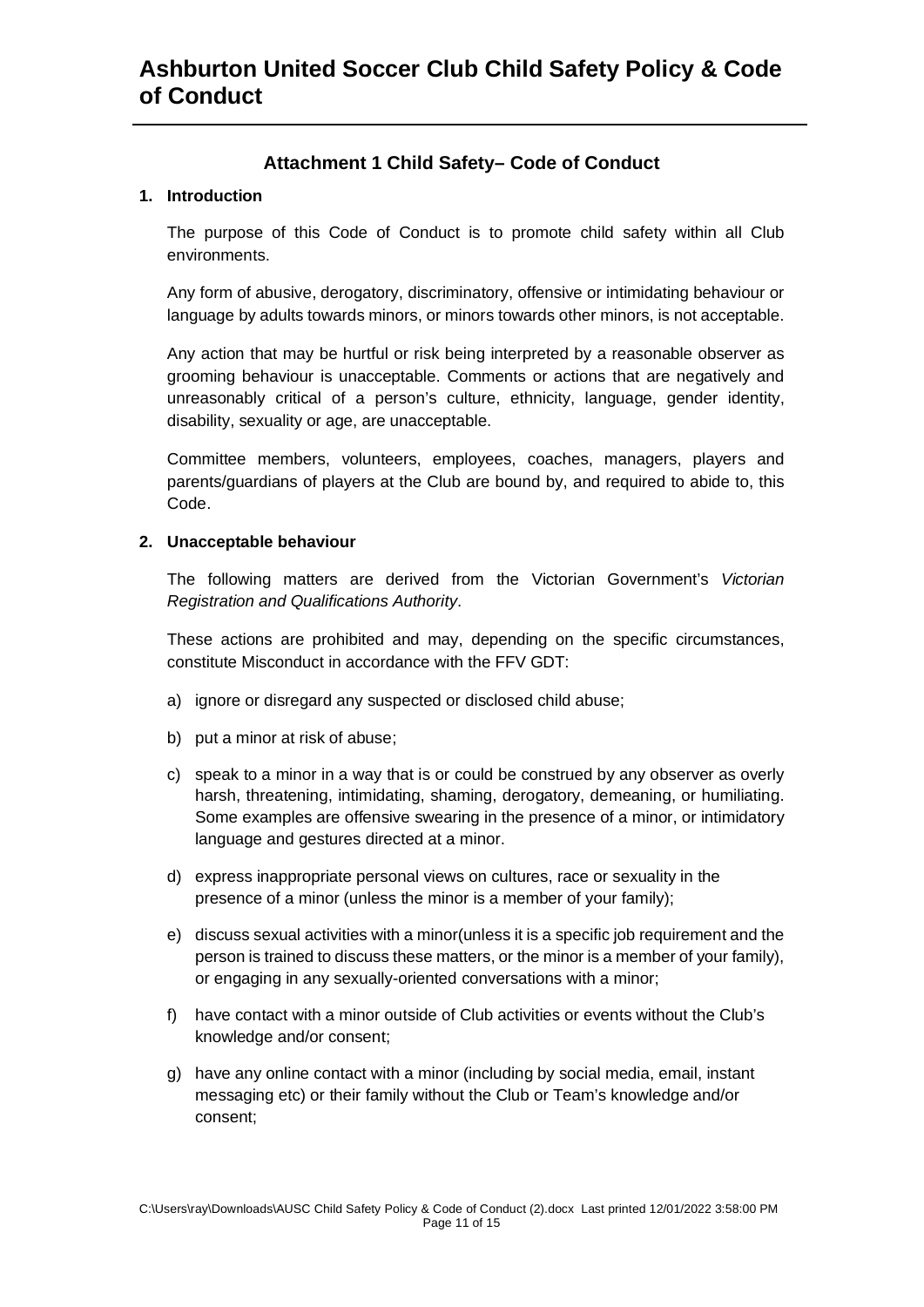- h) exchange personal contact details such as phone number, social networking sites or email addresses with a minor (unless the minor is a member of your family)without the Club or Team's knowledge and/or consent;
- i) using, possessing, or being under the influence of illegal drugs while in the presence of a minor;
- j) using, possessing, or being under the influence of alcohol while supervising a minor (unless the minor is a member of your family or your contact with the minor is accidental/incidental and you are not performing your professional obligations);
- k) providing or allowing a minor to consume illegal drugs;
- l) discriminate against any minor, including because of age, gender, race, culture, vulnerability, sexuality, ethnicity or disability;
- m) engage in rough physical games (outside of what is reasonably considered appropriate in a Club training session), hold, massage, kiss, cuddle or touch a minor in an inappropriate and or/culturally insensitive way (unless the minor is a member of your family and you comply with all relevant legislation);
- n) take a minor to their home or encourage meetings outside Club activities or events (unless the child is a member of your family or parental permission has been provided)without the Club or Team's knowledge and/or consent;
- o) photograph or video a minor inappropriately, or in circumstances where you have been requested to cease;
- p) being naked in the presence of a minor (unless the minor is a member of your family);
- q) possess sexually oriented or morally inappropriate printed materials (magazines, cards, videos, films, messages, clothing, etc.) in the presence of a minor;
- r) sleep in the same bed, sleeping bag or tent with a minor (unless the minor is a member of your family); and/or
- s) engage in sexual contact with a minor.

Any violation of this Code of Conduct by a committee member, volunteer, employee, coach, manager, player, parent or guardian or other Club Associate at the Club may be dealt with as a disciplinary matter by the Club, or may be referred to the FFV as Misconduct under the FFV GDT provisions.

# **3. Physical contact / touching**

Committee members, volunteers, employees, coaches, managers and players are prohibited from using physical discipline in any way for behaviour management of minors. This prohibition includes spanking, slapping, pinching, hitting, or any other physical force as retaliation or correction for inappropriate behaviours by minors.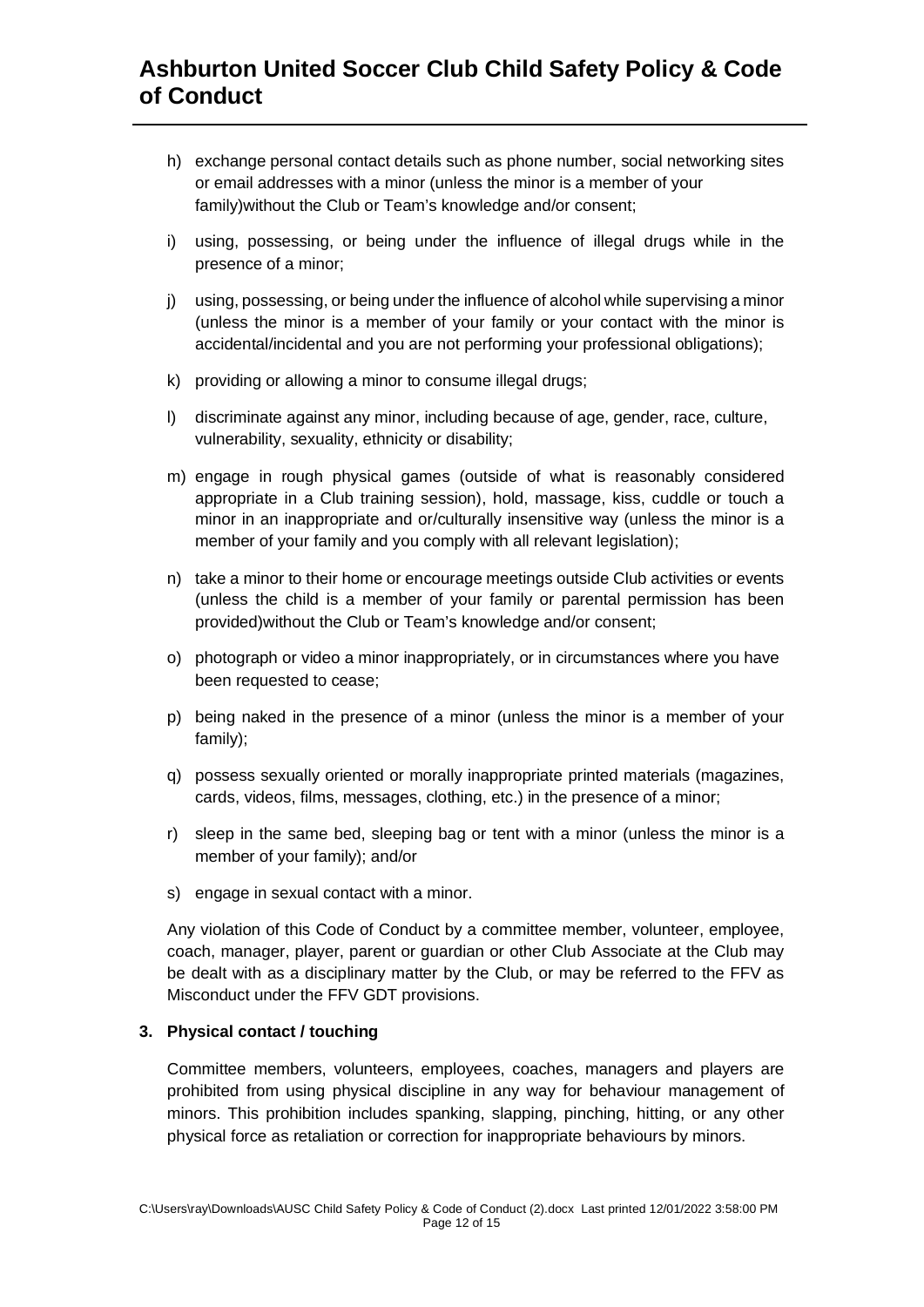Physical contact may be required in an emergency situation to remove minors quickly from danger or threat of danger.

Appropriate contact between committee members, volunteers, employees, coaches, managers and players and minors is part of normal human relationships. Some considerations and guidelines include the following:

- a) consider the minor's age, developmental level, maturity and level of care required, for example, touching a minor to gain their attention, guiding or comforting a distressed minor;
- b) work in an open environment; for example, in one-to-one discussions indoors the door should be open with visual access;
- c) be alert to cues from minors about how comfortable they are in your proximity and respect their need for personal space;
- d) be sensitive when interacting with minors who may misinterpret your actions, such as those who may have been traumatised by abuse or adolescents seeking attention from a member of the opposite sex;
- e) be aware of cultural norms that may influence the interpretation of your behaviour;
- f) be cautious about physical contact in training or during matches. If you need to make physical contact for demonstrations, explain the activity and what you will do, maintain a safe and appropriate distance;
- g) physical contact should be made in a way that makes minors feel comfortable, for example, shaking hands, a congratulatory pat on the back or rub on the side of their arm for reassurance. Massaging a minor if you are not trained to do so or allowing a child to massage you is inappropriate physical contact.

# **4. Transportation and off-site events**

Other than in an emergency or other abnormal situation where no other option could be reasonably foreseen, it is unwise to transport children without permission of their parent, carer or guardian.

It is prohibited to have unnecessary and/or inappropriate physical contact with minors while in vehicles. Minors should be transported directly to their destination. No stops should be made other than those that are reasonably scheduled for meals or comfort stops.

It is prohibited to have minors spend the night at the residence of a committee member, volunteer, employee, or contractor without parental/guardian prior approval.

Changing and showering facilities or arrangements for adults must be separate from facilities or arrangements for children (unless the child is a member of your family).

# **5. Confidentiality**

## *Disclosing information to committee members and CPO*